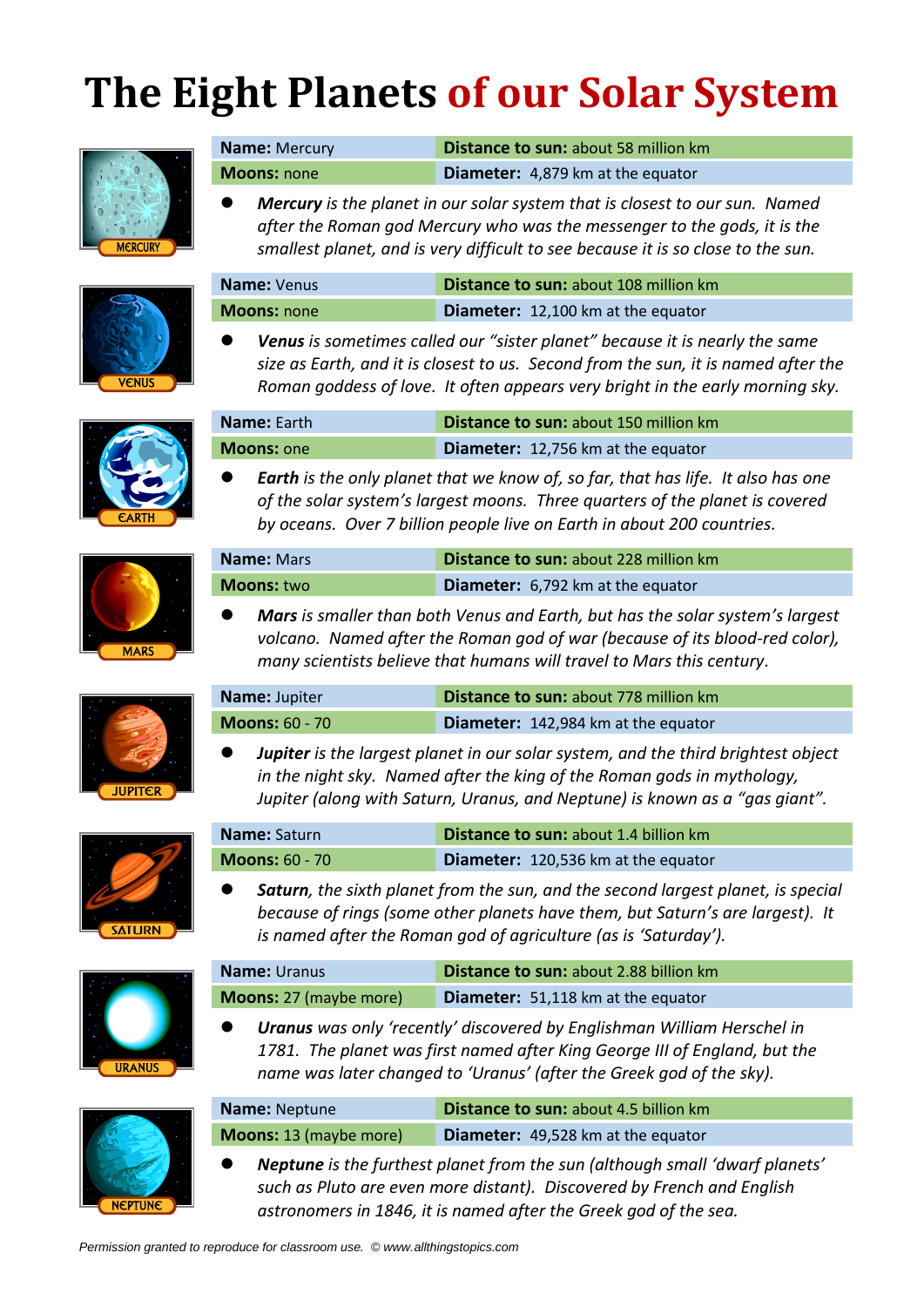# **Reading: Space**

## **'The Eight Planets of our Solar System'**



- **1.** solar system  $\beta$  **A.** how far away something is from another thing
- **2.** distance **B.** the sun and all its planets
- **3.** diameter **C.** 1,000,000,000
- **4.** billion **D.** how far from one side to the other

⚫ **COMPREHENSION #1: Write 'T' (True) or 'F' (False) next to each statement.**

- 1. **F** Earth is our solar system's largest planet.
- **2.** Uranus is larger than Neptune.
- **3.** Jupiter is the third planet from the sun.
- **4.** Mercury has two moons.
- **5.** Saturn is the only planet that has rings.
- **6.** Earth is mostly covered by water.
- **7.** Neptune was discovered by French and German astronomers in 1846.

### ⚫ **COMPREHENSION #2: Answer the questions below.**

|                                                    |  | 2. Which planet gave its name to a day of the week? ____________________________ |  |
|----------------------------------------------------|--|----------------------------------------------------------------------------------|--|
|                                                    |  | 3. Which planet is not named after a Roman or Greek god? _______________         |  |
|                                                    |  |                                                                                  |  |
|                                                    |  | 5. Which planet has a large moon and oceans? ___________________________________ |  |
|                                                    |  |                                                                                  |  |
|                                                    |  | 7. Which planet was first named after a person? ________________________________ |  |
| • DISCUSS: Now ask your classmates these questions |  |                                                                                  |  |

Imagine you discovered a new planet. What name would you give it? Why?